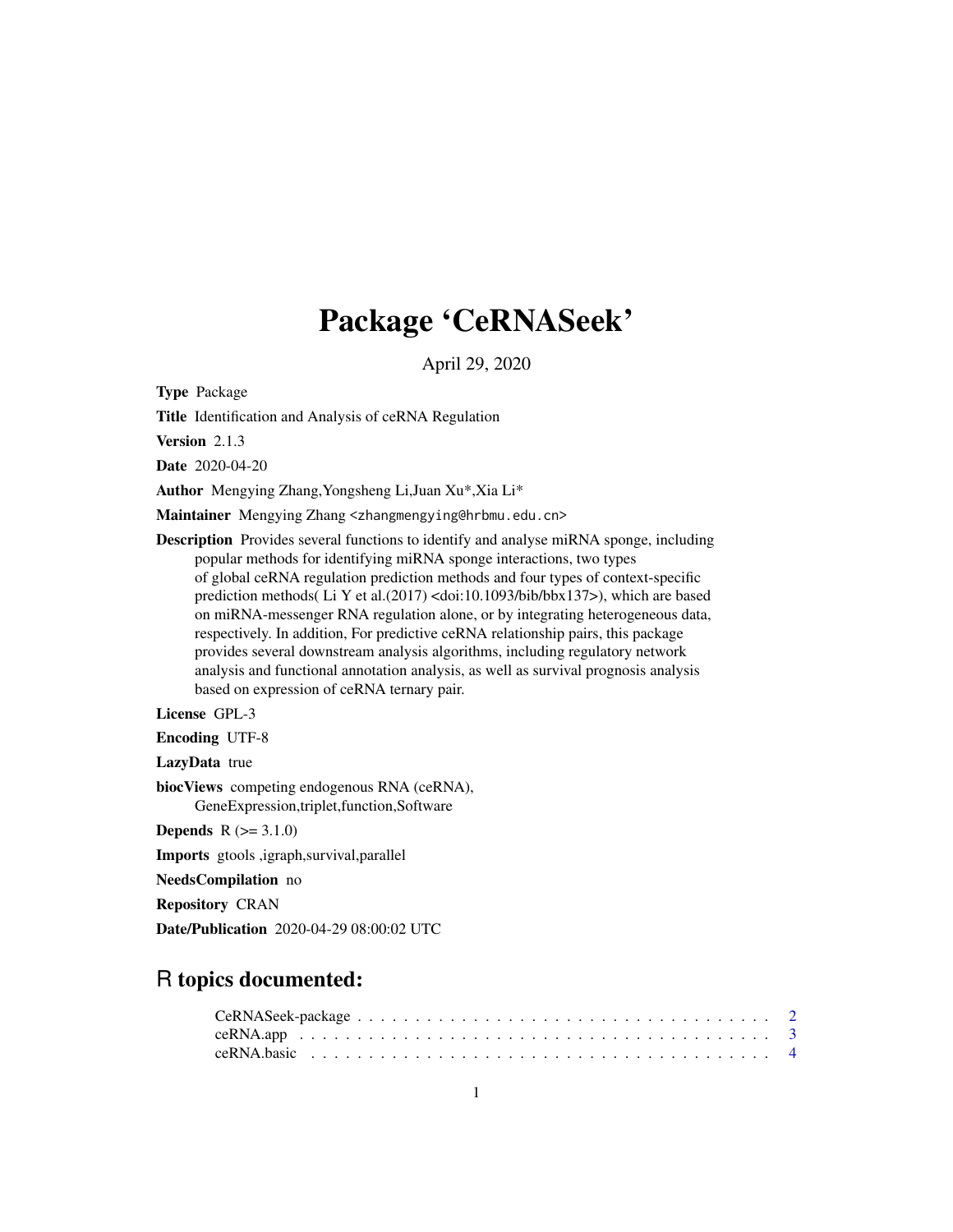<span id="page-1-0"></span>

| Index |  |  | 16 |
|-------|--|--|----|

CeRNASeek-package *CeRNASeek*

#### **Description**

identifying miRNA sponge interactions .

#### Details

CeRNASeek considers five method to identify ceRNA crosstalk, including two types of global ceRNA regulation prediction methods(ratio based, we termed ratio and hypergeometric test based, termed HyperT) and three types of context-specific prediction methods (hypergeometric test plus coexpression, termed HyperC, sensitivity correlation-based method (SC)and conditional mutual information (CMI)-based methods and cernia method). Ratio-based prediction: this method ranked the candidate genes by the proportion of common miRNAs,For instance, we need to identify the ceRNA partners for gene i from all candidate gene sets S, and the ratio is calculated as the intersection of miRNAi and miRNAj divided by miRNAj Where miRNAi is the miRNA set that regulated gene i and miRNAj is the miRNA set that regulated gene j.

Hypergeometric test-based prediction-HyperT: it is usually used the hypergeometric to evaluate whether two genes were coregulated by miRNAs, This statistic test computed the significance of common miRNAs for each RNA pairs.

Hypergeometric test combined with coexpression-based prediction-HyperC: To discover the active ceRNA-ceRNA regulatory pairs in a specific context, the commonly used method is to using the coexpression principle to filter the ceRNA-ceRNA regulation identified based on the above two global methods,this method integrated context-specific gene expression profile data sets. The Pearson correlation coefficient (R) of each candidate ceRNA regulatory pairs identified was calculated.

SC-based prediction: Another method introduced the expression profile data of shared miRNAs, and uses partial correlation to calculate ceRNA interaction pairs. Then, the Sensitivity correlation(SC) of miRNA-M, for the corresponding candidate ceRNA pair is calculated.

CMI-based methods: CMI is widely used to identify the RNA-RNA correlations, given the value of miRNAs. Hermes is a widely used method, which predicts ceRNA interactions from expression profiles of candidate RNAs and their common miRNA regulators using CMI, as in Sumazin et al.Firstly computed the significance of difference of I(miRNAi;T2|T1) and I(miRNAi;T2),where miRNAi represents the ith miRNA in the miRNA shared by the two target genes. Then Shuffled condition target's expression in 1000 times. The final significance based on Fisher's method was calculated.For more information, please refer to the article by Sumazin P et al.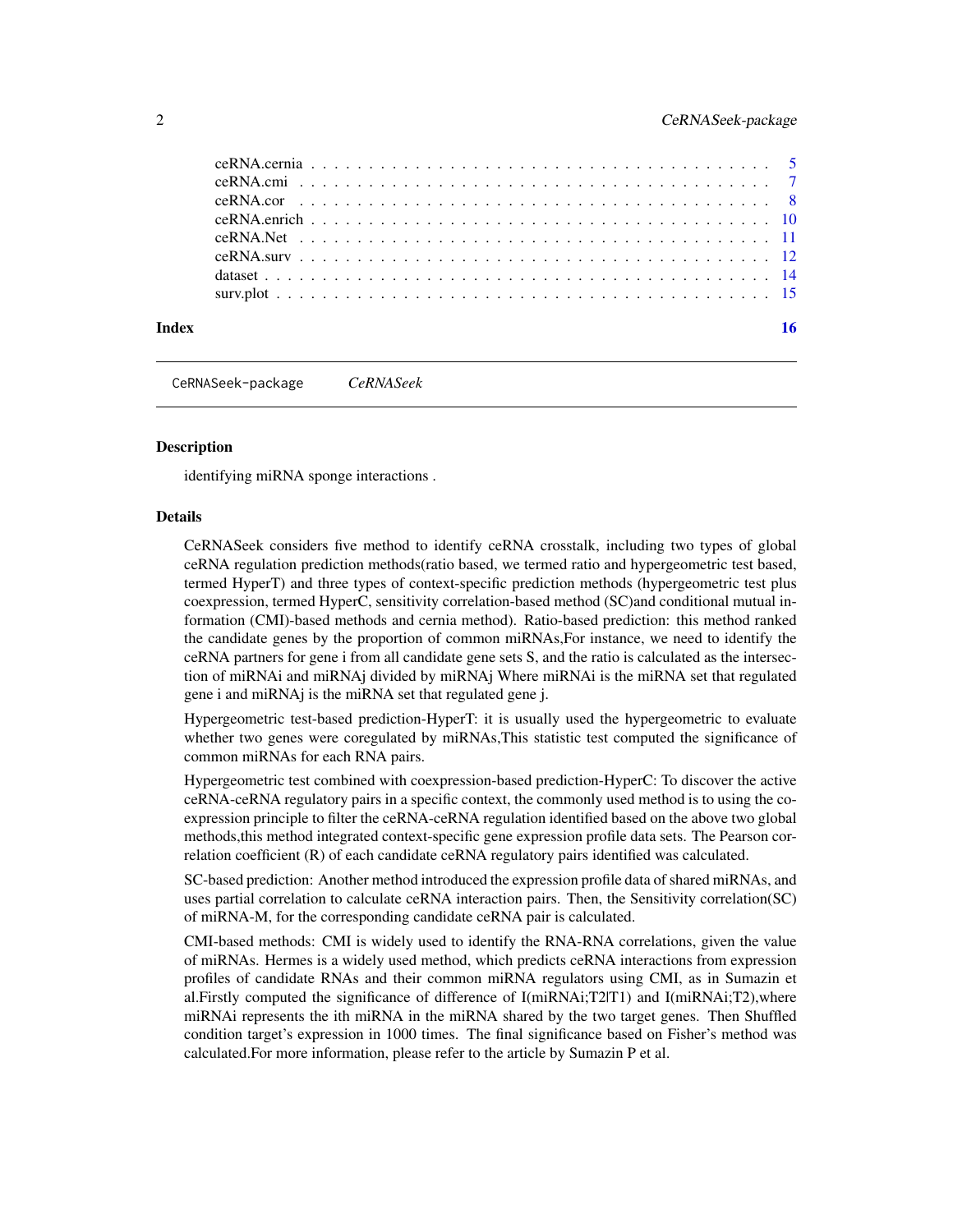<span id="page-2-0"></span>cernia method cernia method is implemented based on the following seven scores: 1. The fraction of common miRNAs; 2. The density of the MREs for all shared miRNAs; 3. The distribution of MREs of the putative ceRNAs; 4. The relation between the overall number of MREs for a putative ceRNA, compared with the number of miRNAs that yield these MREs; 5. The density of the hybridization energies related to MREs for all shared miRNAs; 6. The DT-Hybrid recommendation scores; and 7. The pairwise Pearson correlation between putative ceRNA expressions from selected tissue.

#### References

Xu J , Feng L , Han Z , et al. Extensive ceRNA–ceRNA interaction networks mediated by miRNAs regulate development in multiple rhesus tissues[J]. Nucleic Acids Research, 2016:gkw587.

Sumazin P , Yang X , Chiu H S , et al. An Extensive MicroRNA-Mediated Network of RNA-RNA Interactions Regulates Established Oncogenic Pathways in Glioblastoma[J]. Cell, 2011, 147(2):0- 381.

Paci P, Colombo T, Farina L. Computational analysis identifies a sponge interaction network between long non-coding RNAs and messenger RNAs in human breast cancer[J]. BMC Systems Biology, 2014, 8(1):83.

Zhang Y , Xu Y , Feng L , et al. Comprehensive characterization of lncRNA-mRNA related ceRNA network across 12 major cancers[J]. Oncotarget, 2014, 7(39):64148-64167.

Sardina D S , Alaimo S , Ferro A , et al. A novel computational method for inferring competing endogenous interactions[J]. Briefings in Bioinformatics, 2016:bbw084.

ceRNA.app *identify the miRNAs that co-regulate the gene pairs of interest.*

#### **Description**

The ceRNA function is used to identify the miRNAs that co-regulate the gene pairs of interest. The users can input the genes of interest. Otherwise, all the paired genes were calculated the number of co-regulating miRNAs.

#### Usage

```
ceRNA.app(miRtar, targetce = NULL)
```
#### Arguments

| miRtar   | A data frame representing the relationship between miRNA and target. The data<br>frame contains the name of the miRNA and target regulatory relationship. |
|----------|-----------------------------------------------------------------------------------------------------------------------------------------------------------|
| targetce | a character string (vector) specifying candidate target name to analyse (default<br>$\text{(targetce} = \text{NULL})$ ).                                  |

#### Details

Note:All the arguments without default value must be assigned.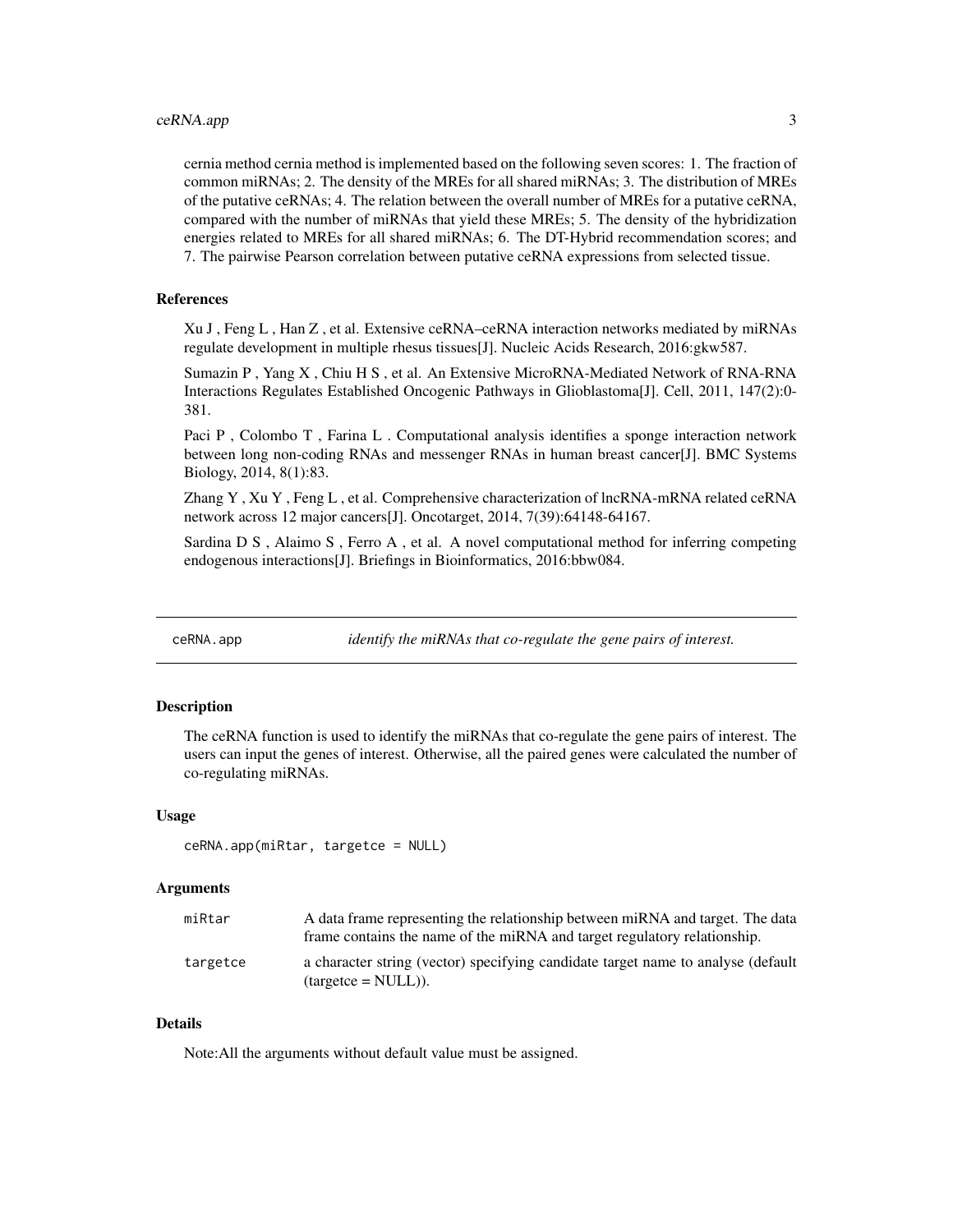<span id="page-3-0"></span>A list of identified miRNAs that co-regulate the gene pairs containing following components:

- ceRNA identify the miRNAs that co-regulate the gene pairs of interest,List all possible ceRNA interactions,a 4 columns dataframe as following:
	- targetce represented target names,respectively.
	- anotherce names of modulators that another possible target(modulators) constitutes a ceRNA interaction relation.
	- miRNAs names of miRNA shared by two targets.
	- miRNAs\_num number of miRNAs shared by two targets.
- miR\_l Number of miRNAs interacting with each target in the input file.

#### Examples

##Here we take the regulatory relationship between six genes and 71 miRNAs.

```
ceRNA.app(dataset[["miRtar"]],targetce=NULL)
```
ceRNA.basic *Identifying miRNA sponge interactions using ceRNA.basic function*

#### Description

This function predicts ceRNA interactions by ratio or hypergeometric test.

#### Usage

```
ceRNA.basic(miRtar, targetce = NULL, method = "ratio", numMIR = 1,
cutoff = ifelse(method == "ratio", 1/3, 0.05))
```
#### Arguments

| miRtar   | A data frame representing the relationship between miRNA and target. The data<br>frame contains the name of the miRNA and target regulatory relationship.                                                    |
|----------|--------------------------------------------------------------------------------------------------------------------------------------------------------------------------------------------------------------|
| targetce | a character string (vector) specifying candidate target name to analyse (default<br>$(t \text{argetce} = \text{NULL})$ ).                                                                                    |
| method   | a character string (default "ratio") indicating which statistical method to choose<br>to calculate the ceRNA interaction relationship. One of "ratio" (default), or<br>"hypergeometric", can be abbreviated. |
| numMIR   | a numeric vector that specify the minimum number of 2 gene-shared miRNAs                                                                                                                                     |
| cutoff   | a numeric vector of the method ("ratio", "hypergeometric") specifying threshold<br>between ceRNA interactions (default (1/3)).                                                                               |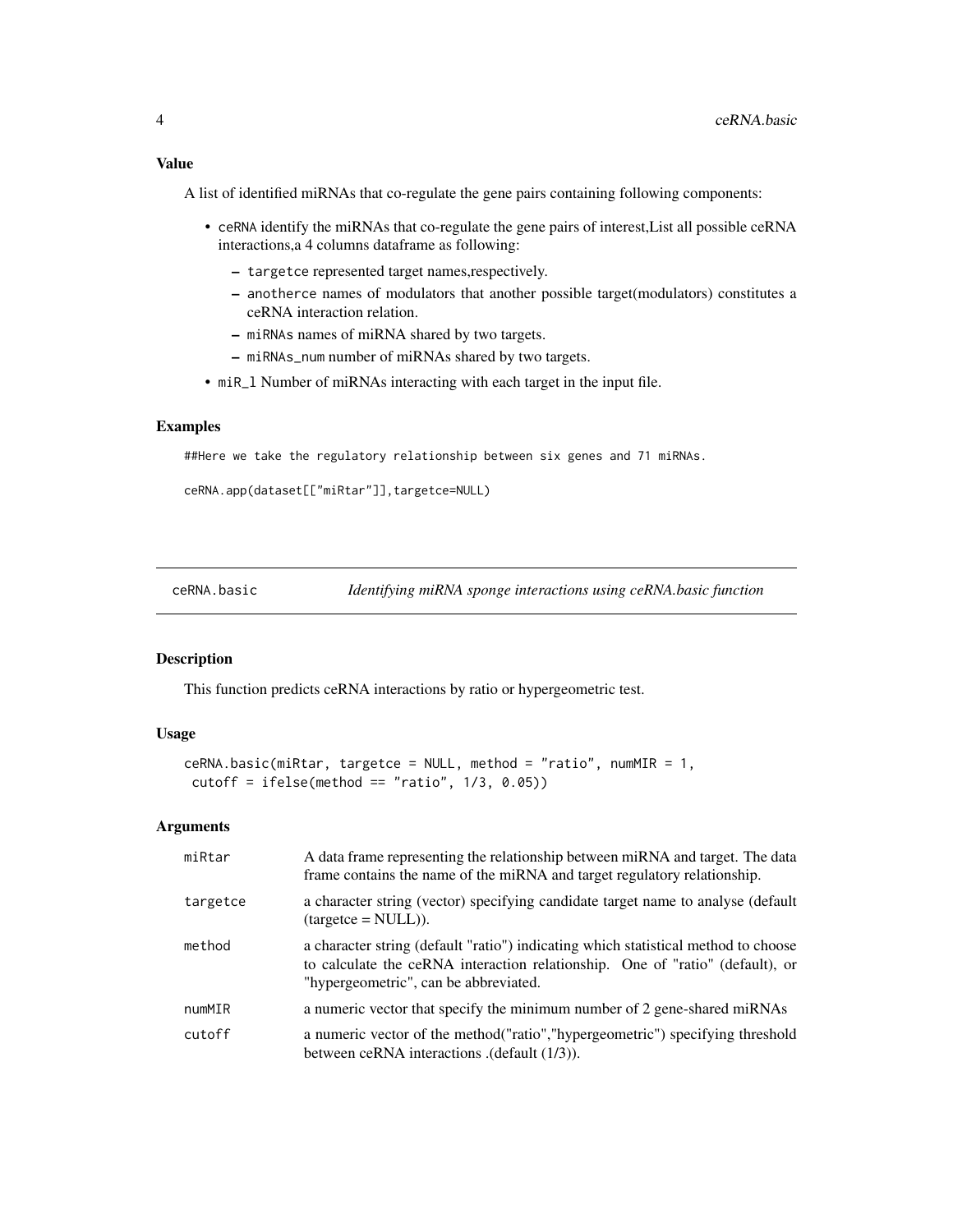#### <span id="page-4-0"></span>Details

Note:All the arguments without default value must be assigned.

#### Value

A list of identified miRNA sponge interactions containing following components:

- cesig predicted significant triplets and related information,a 5 columns dataframe as following:
	- targetce represented target names,respectively.
	- anotherce names of modulators that another target(modulators) constitutes a ceRNA interaction relation.
	- miRNAs names of miRNA shared by two targets.
	- miRNAs\_num number of miRNAs shared by two targets.
	- ratio/pvalue The ratio/pvalue(optional for method("ratio","hypergeometric")) of the identified ceRNA interaction relation.
- cenotsig predicted not significant triplets and related information,a 5 columns dataframe as following:
	- targetce same as targetce in cesig
	- anotherce same as anotherce in cesig
	- miRNAs same as miRNAs in cesig
	- miRNAs\_num same as miRNAs\_num in cesig
	- pvalue same as pvalue in cesig

#### References

Xu J , Feng L , Han Z , et al. Extensive ceRNA–ceRNA interaction networks mediated by miRNAs regulate development in multiple rhesus tissues[J]. Nucleic Acids Research, 2016:gkw587.

#### Examples

```
##identifying miRNA sponge interactions
##Here we take six candidate targets(modulators) for example
ceRNA.basic(miRtar=dataset[["miRtar"]],targetce=NULL,method="ratio",numMIR = 1,cutoff =1/3)
```
ceRNA.cernia *identifying miRNA sponge interactions using ceRNA.cernia function.*

#### Description

identifying miRNA sponge interactions using ceRNA.cernia.In this function We implement cernia score to identify miRNA sponge interactions. The fraction of common miRNAs; 1. The fraction of common miRNAs; 2. The density of the MREs for all shared miRNAs; 3. The distribution of MREs of the putative ceRNAs; 4. The relation between the overall number of MREs for a putative ceRNA, compared with the number of miRNAs that yield these MREs; 5. The density of the hybridization energies related to MREs for all shared miRNAs; 6. The DT-Hybrid recommendation scores; 7. The pairwise Pearson correlation between putative ceRNA expressions.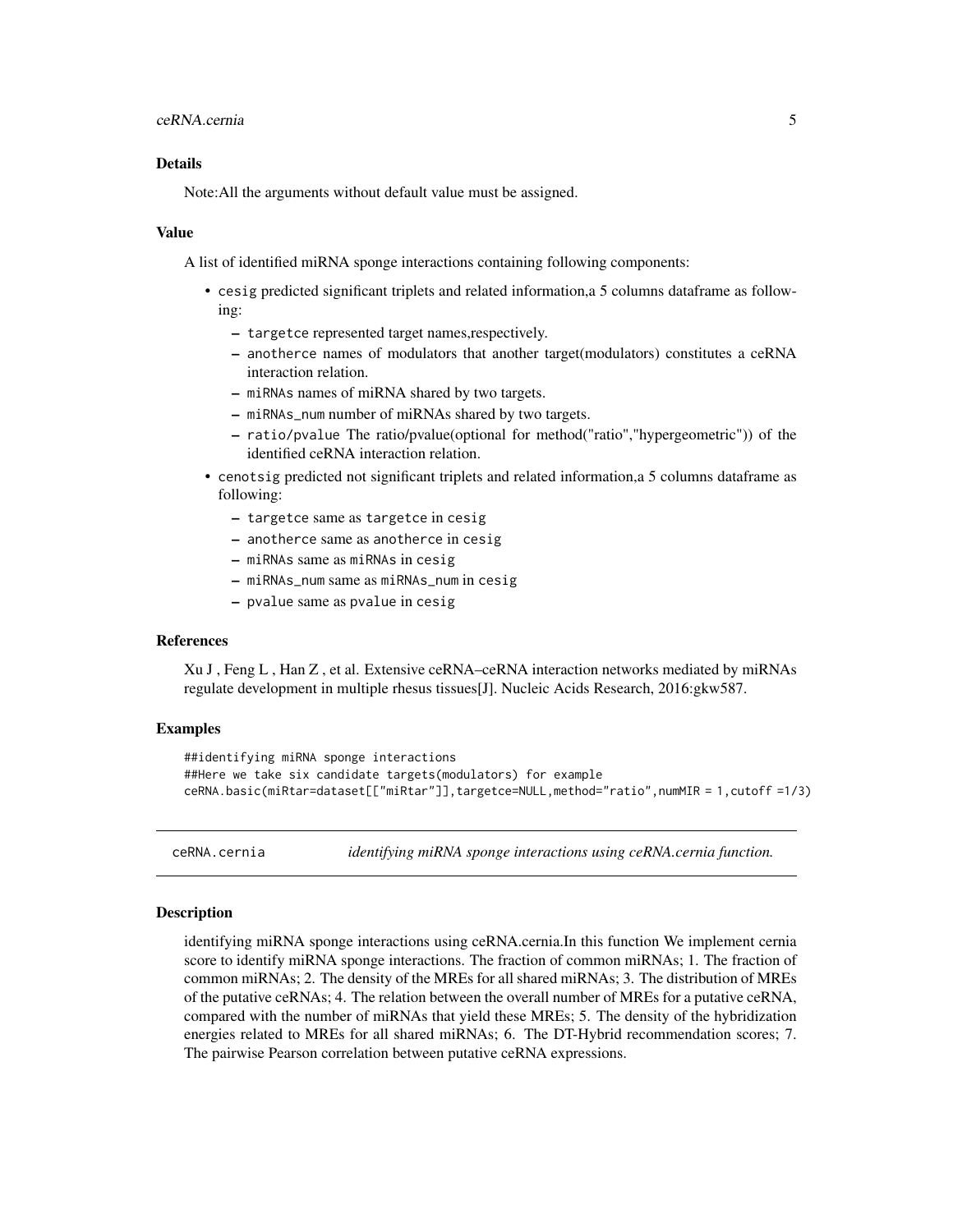#### Usage

ceRNA.cernia(miRtar, targetce = NULL, geneexp, miRexp, mres, numMIR = 3, cor\_cutoff =  $0$ ,  $s_cutoff = 0.5)$ 

#### Arguments

| miRtar     | A data frame representing the relationship between miRNA and target. The data<br>frame contains the name of the miRNA and target regulatory relationship.                                                          |
|------------|--------------------------------------------------------------------------------------------------------------------------------------------------------------------------------------------------------------------|
| targetce   | a character string (vector) specifying candidate target name to analyse (default<br>$(targetce = NULL).$                                                                                                           |
| geneexp    | An input target expression data frame, the columns are genes and the rows are<br>samples. The expression value may be gene expression , non-coding RNA ex-<br>pression or expression values of circRNAs and so on. |
| miRexp     | An input miRNA expression data frame, the columns are miRNA and the rows<br>are samples.                                                                                                                           |
| mres       | miRNA response elements (mres) data frame, each row contains five elements:<br>mirna, target, energy, gap_l, gap_r.                                                                                                |
| numMIR     | a numeric vector that specify the minimum number of 2 gene-shared miRNAs.                                                                                                                                          |
| cor_cutoff | a numeric vector of the form method specifying threshold between ceRNA in-<br>teractions correlation, default (cor cutoff=0).                                                                                      |
| s_cutoff   | the threshold of seven comprehensive scores.                                                                                                                                                                       |

#### Details

Note:All the arguments without default value must be assigned.The miRNA in the file of the targetmiRNA regulatory relationship pair should also be present in the expression profile data file. Internal functions (parMM, graphWeights, recommendation, dtHybrid) of cernia method are from the website: https://github.com/dsardina/cernia Copyright 2016 Rosalba Giugno Licensed under the Apache License, Version 2.0 (the 'License')

#### Value

A list of identified miRNA sponge interactions containing following components:

- targetce represented target names,respectively.
- anotherce names of modulators that another target(modulators) constitutes a ceRNA interaction relation.
- miRNAs\_num names of miRNA in the triplet.
- Score 1 The fraction of common miRNAs;
- Score 2 The density of the MREs for all shared miRNAs;
- Score 3 The distribution of MREs of the putative ceRNAs;
- Score 4 The relation between the overall number of MREs for a putative ceRNA, compared with the number of miRNAs that yield these MREs;
- Score 5 The density of the hybridization energies related to MREs for all shared miRNAs;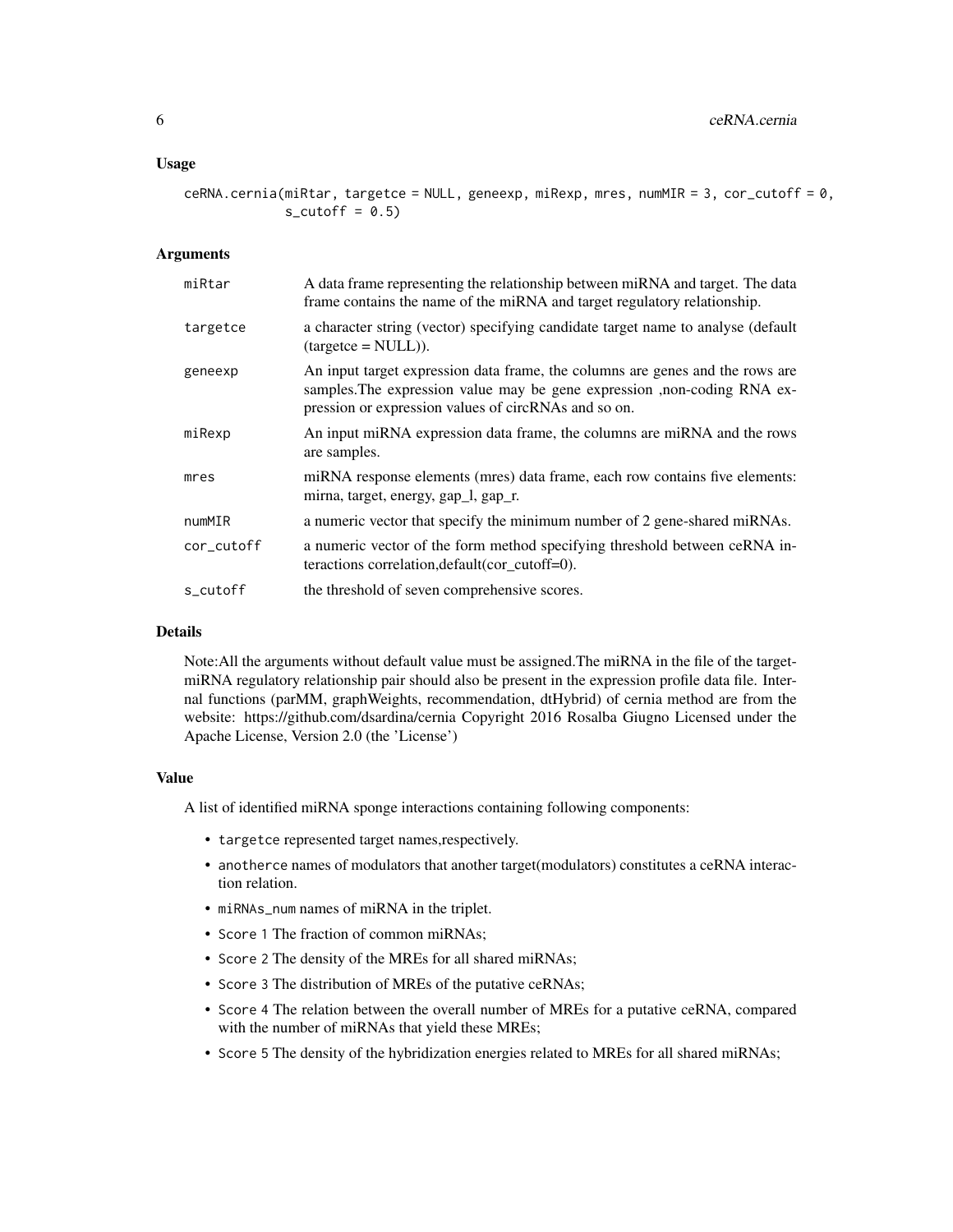#### <span id="page-6-0"></span>ceRNA.cmi 7

- Score 6 The DT-Hybrid recommendation scores;
- Score 7 The pairwise Pearson correlation between putative ceRNA expressions.
- Normalized score combine the sum of 7 scores and standardize by z-score.

#### References

Sardina D S , Alaimo S , Ferro A , et al. A novel computational method for inferring competing endogenous interactions[J]. Briefings in Bioinformatics, 2016:bbw084.

#### Examples

```
##identifying miRNA sponge interactions.
##Here we take six candidate targets(modulators) and corresponding expression
##data for example,Specify target(PTEN) to predict ceRNA interaction.
ceRNA.cernia(miRtar=dataset[["miRtar"]], targetce = "PTEN", geneexp=dataset[["geneexp"]],
         numMIR = 1, miRexp=dataset[["miRexp"]], mres=dataset[["mres"]],
 cor\_cutoff = 0.2, s\_cutoff = 0.5
```
ceRNA.cmi *identifying miRNA sponge interactions using ceRNA.cmi function.*

#### Description

identifying miRNA sponge interactions using ceRNA.cmi.In this function We implement CMI methods to identify miRNA sponge interactions.

#### Usage

```
ceRNA.cmi(miRtar, targetce = NULL, geneexp, miRexp, numMIR = 1, num_perm = 100,
cutoff = 0.05
```
#### Arguments

| miRtar   | A data frame representing the relationship between miRNA and target. The data<br>frame contains the name of the miRNA and target regulatory relationship.                                                          |
|----------|--------------------------------------------------------------------------------------------------------------------------------------------------------------------------------------------------------------------|
| targetce | a character string (vector) specifying candidate target name to analyse (default<br>$(t \text{argetce} = \text{NULL})$ ).                                                                                          |
| geneexp  | An input target expression data frame, the columns are genes and the rows are<br>samples. The expression value may be gene expression , non-coding RNA ex-<br>pression or expression values of circRNAs and so on. |
| miRexp   | An input miRNA expression data frame, the columns are miRNA and the rows<br>are samples.                                                                                                                           |
| numMIR   | a numeric vector that specify the minimum number of 2 gene-shared miRNAs                                                                                                                                           |
| num_perm | The number of random default (num $perm=100$ ).                                                                                                                                                                    |
| cutoff   | a numeric vector of the form method specifying threshold between ceRNA in-<br>teractions default (cutoff= $0.05$ ).                                                                                                |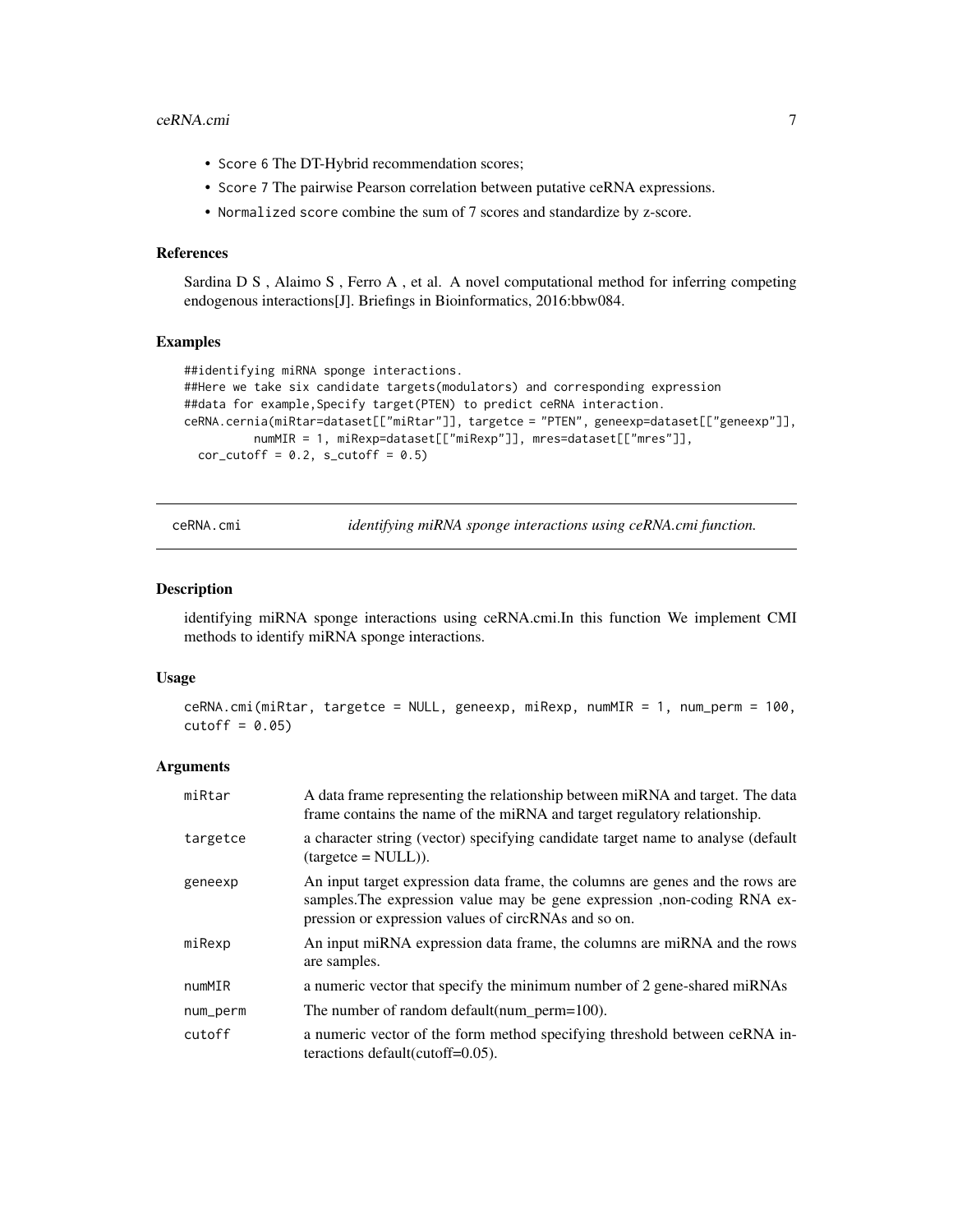#### <span id="page-7-0"></span>Details

Note:All the arguments without default value must be assigned.The miRNA in the file of the targetmiRNA regulatory relationship pair should also be present in the expression profile data file.

#### Value

A list of identified miRNA sponge interactions containing following components:

- ceRNA\_cmi predicted triplets and related information,a 5 columns dataframe as following:
	- targetce represented target names,respectively.
	- miRNA names of miRNA in the triplet.
	- anotherce names of modulators that another target(modulators) constitutes a ceRNA interaction relation.
	- cmi Conditional mutual information(CMI) of triplets calculated using expression values.
	- pvalue The p value of the identified ceRNA interaction relation by CMI.
- ceRNA\_comP Number of miRNAs interacting with each target in the input file.
	- targetce represented target names,respectively.
	- anotherce names of predicted another target(modulators) constitutes a ceRNA interaction relation.
	- commonMiR names of miRNA shared by predicted ceRNA.
	- xsq Chi-square value of p-value pvalue in conditional mutual information .
	- comP The p value calculated by incomplete gamma function .

#### References

Sumazin P , Yang X , Chiu H S , et al. An Extensive MicroRNA-Mediated Network of RNA-RNA Interactions Regulates Established Oncogenic Pathways in Glioblastoma[J]. Cell, 2011, 147(2):0- 381.

#### Examples

```
##identifying miRNA sponge interactions.
##Here we take six candidate targets(modulators) and corresponding expression
##data for example,Specify target(PTEN) to predict ceRNA interaction.
ceRNA.cmi(miRtar=dataset[["miRtar"]], targetce = "PTEN", geneexp=dataset[["geneexp"]],
         numMIR = 1, miRexp=dataset[["miRexp"]],num_perm=50)
```
ceRNA.cor *identifying miRNA sponge interactions using ceRNA.cor function*

#### **Description**

identifying miRNA sponge interactions using ceRNA.cor.In this function We implement several popular linear methods ( HyperC, SC) to identify miRNA sponge. interactions.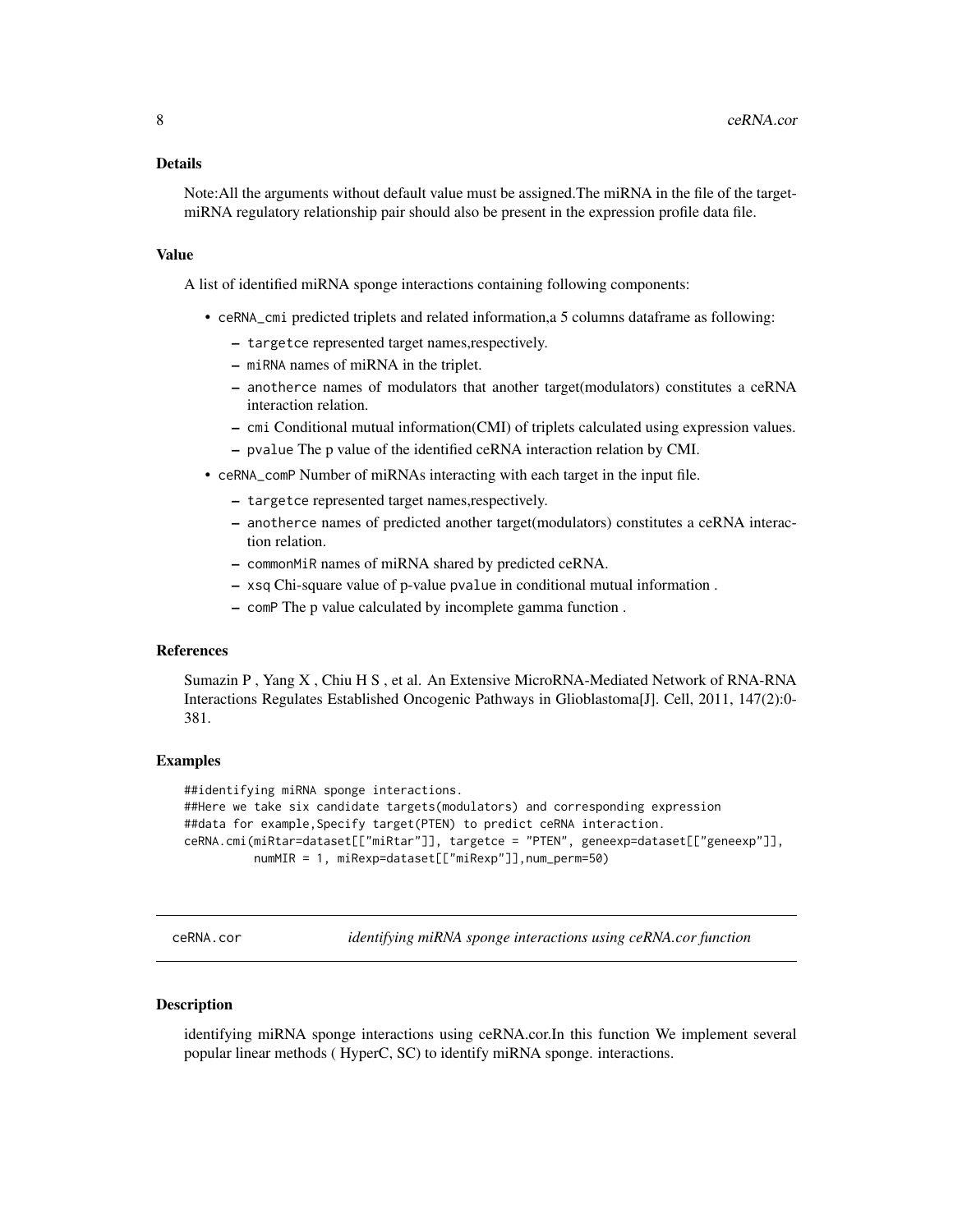#### ceRNA.cor 9

#### Usage

```
ceRNA.cor(miRtar, targetce = NULL, geneexp, miRexp, numMIR = 1, method = "pearson",
numrandom = 100
```
#### Arguments

| miRtar    | A data frame representing the relationship between miRNA and target. The<br>data frame contains the name of the miRNA and target regulatory relation-<br>ship.Required option for method "pearson" and "partial correlation".                                                       |
|-----------|-------------------------------------------------------------------------------------------------------------------------------------------------------------------------------------------------------------------------------------------------------------------------------------|
| targetce  | a character string (vector) specifying candidate target name to analyse (default<br>$(targetce = NULL).$                                                                                                                                                                            |
| geneexp   | An input target expression data frame, the columns are genes and the rows are<br>samples. The expression value may be gene expression, non-coding RNA expres-<br>sion or expression values of circRNAs and so on. Required option for method<br>pearson" and "partial correlation". |
| miRexp    | An input miRNA expression data frame, the columns are miRNA and the rows<br>are samples. Required option for method pearson" and "partial correlation".                                                                                                                             |
| numMIR    | a numeric vector that specify the minimum number of 2 gene-shared miRNAs.                                                                                                                                                                                                           |
| method    | a character string (default "pearson") indicating which statistical method to choose<br>to calculate the ceRNA interaction relationship. One of "pearson" (default), or<br>"partial correlation", can be abbreviated.                                                               |
| numrandom | The number of random. Required option for method "partial correlation", default<br>(numrandom $= 100$ ).                                                                                                                                                                            |

#### **Details**

Note:All the arguments without default value must be assigned.

#### Value

A list of identified miRNA sponge interactions containing following components:

- ceRNA predicted triplets and related information,a 5 columns dataframe as following:
	- targetce represented target names,respectively.
	- anotherce names of modulators that another target(modulators) constitutes a ceRNA interaction relation.
	- miRNAs names of miRNA shared by two targets.
	- miRNAs\_num number of miRNAs shared by two targets.
	- correlation The correlation of the identified ceRNA interaction relation.
	- pvalue The p value of the identified ceRNA interaction relation.
- miR\_l Number of miRNAs interacting with each target in the input file.

#### References

Paci P, Colombo T, Farina L. Computational analysis identifies a sponge interaction network between long non-coding RNAs and messenger RNAs in human breast cancer[J]. BMC Systems Biology, 2014, 8(1):83. Zhang Y , Xu Y , Feng L , et al. Comprehensive characterization of lncRNAmRNA related ceRNA network across 12 major cancers[J]. Oncotarget, 2014, 7(39):64148-64167.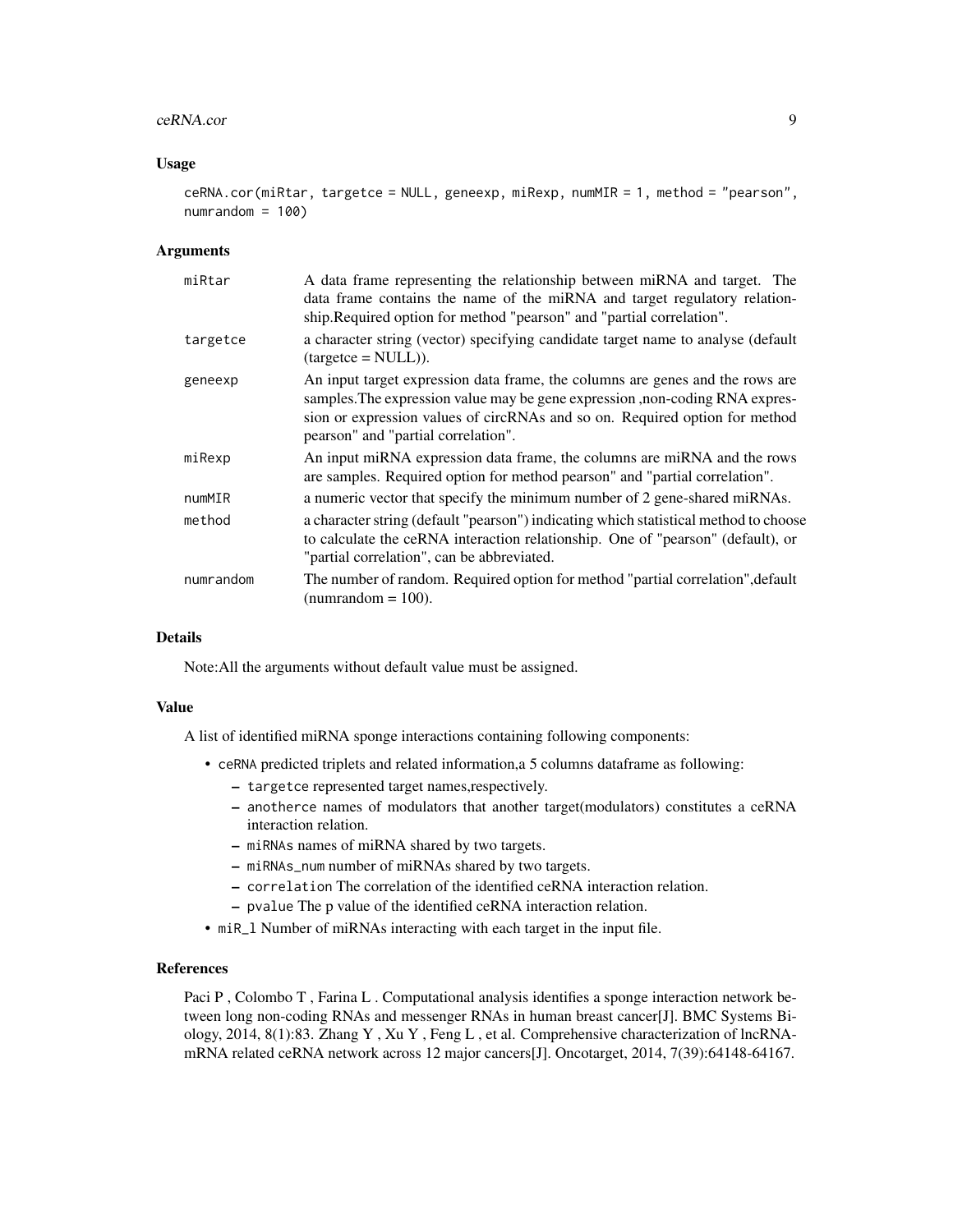#### Examples

```
##identifying miRNA sponge interactions
##Here we take the regulatory relationship between six genes and 71 miRNAs and corresponding
##expression profilesas an example.
ceRNA.cor(miRtar=dataset[["miRtar"]], targetce = NULL, geneexp=dataset[["geneexp"]],
         miRexp=dataset[["miRexp"]], numMIR = 1,method = "pearson", numrandom = 100)
```
ceRNA.enrich *Enrich the biological functions of interest.*

#### Description

Downstream analysis function of ceRNA,This function can be used to identify biological functions of interest, and users can enrich the functions of interest by ceRNA.enrich.

#### Usage

```
ceRNA.enrich(data, GOterms, background, threshold = 2, correction = "BH")
```
#### Arguments

| data       | a data frame that the ceRNA relationship is the data, and the prediction result<br>data obtained according to the ceRNA prediction algorithm. Such as ceRNA.cmi<br>prediction result file. |
|------------|--------------------------------------------------------------------------------------------------------------------------------------------------------------------------------------------|
| GOterms    | a list that goterm of interest and all gene sets in the term.                                                                                                                              |
| background | a vector containing a gene set in which GO term annotated genes must be. Its id<br>style must be consistent with the id format in <i>GO terms</i> .                                        |
| threshold  | a numeric (default 2) representing min number of intersection between a modu-<br>lator's targets and a GO terms genes.                                                                     |
| correction | correction method (default "BH") in one of p. adjust.methods.                                                                                                                              |

#### Details

Note:All the arguments without default value must be assigned.

#### Value

A list of identified miRNA sponge interactions containing following components:

- target represented target names,respectively.
- GOterm the GOterm name.
- target\_num names of represented target in the triplet.
- GOtermnum the gene number of a GOterm;
- term\_tar the number of intersected factor between a GOterm genes and a modulator targets;
- P\_value the p value of the significance enrichment;
- fdr corrected P\_value by the assigned method;

<span id="page-9-0"></span>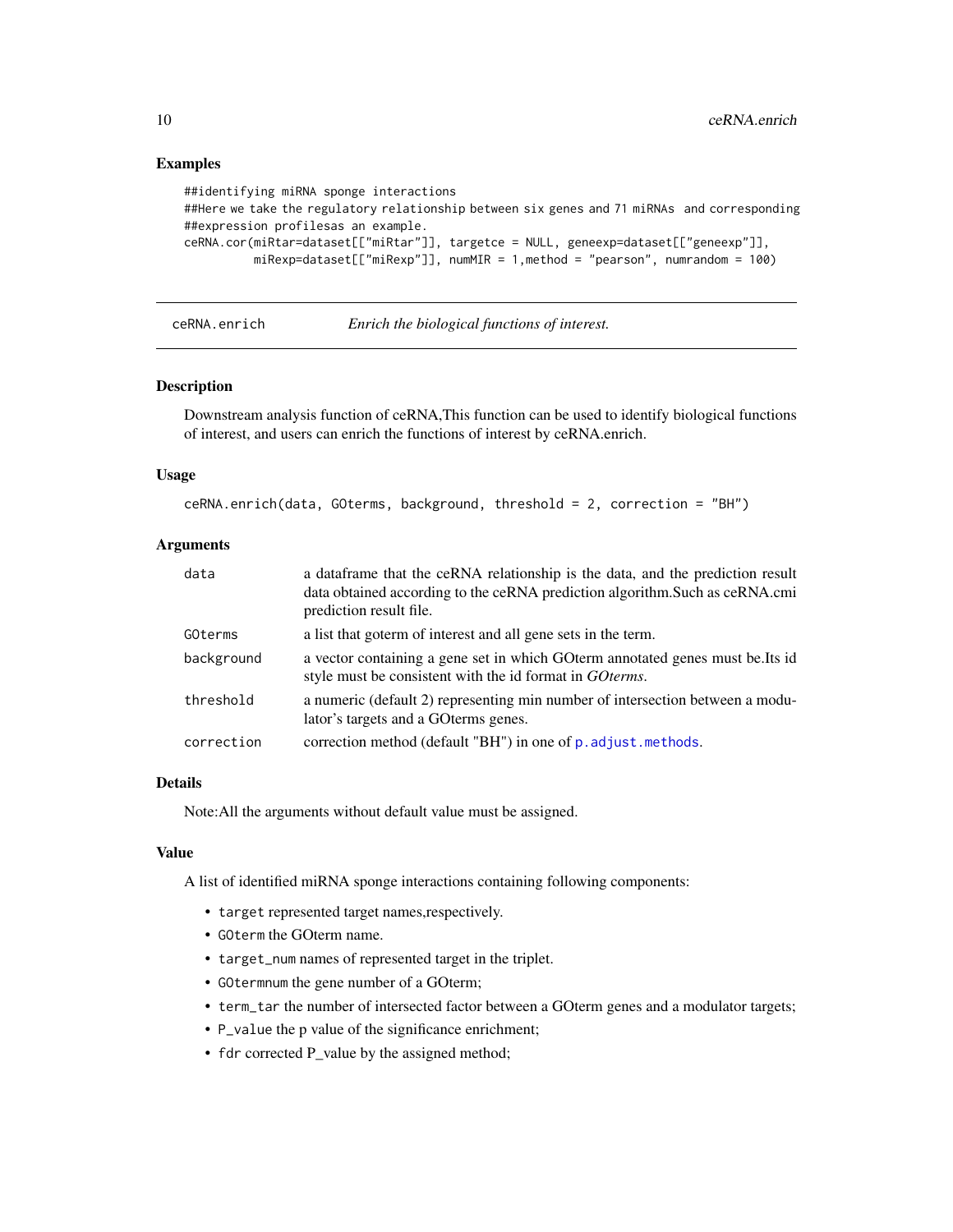#### <span id="page-10-0"></span> $ceRNA.Net$  11

#### Examples

```
##---- Should be DIRECTLY executable !! ----
##-- ==> Define data, use random,
##--or do help(data=index) for the standard data sets.
## The function is currently defined as
ceRNA.enrich(data=dataset[["Pre.ceRNA"]],GOterms=dataset[["GOterms"]],
            background=dataset[["background"]],threshold=1,correction="BH")
```
ceRNA.Net *visualize and analyze the identified ceRNA-ceRNA network using ceRNA.Net function*

#### Description

A downstream analysis function of ceRNAseekvisualize and analyze the identified ceRNA-ceRNA network, the network can be defined as weighted or un-weighted network.and the basic topological features (such as degree, closeness, betweenness and centrality) of the ceRNAs can be output.

#### Usage

```
ceRNA.Net(data, net_direct = TRUE, vertex_size = 20, v.label = TRUE,
         node\_shape = "circle", n\_color = "orange", E\_weight = TRUE, ity = 1,label_cex = 2, label_color = "black",edge_color = "gray",
         n_frame.color = "gray")
```
#### Arguments

| data          | A matrix of ceRNA interaction pairs identified by statistical identification meth-<br>ods selected by the user.                                                                                                                 |
|---------------|---------------------------------------------------------------------------------------------------------------------------------------------------------------------------------------------------------------------------------|
| net_direct    | A logical variable specifies a directed or undirected network. default (net_direct<br>$=$ TRUE).                                                                                                                                |
| vertex_size   | a numeric vector to adjust the node size, default (vertex_size = $20$ ).                                                                                                                                                        |
| v.label       | Whether to display the label of the node. default $(v \cdot \text{label} = \text{TRUE})$ .                                                                                                                                      |
| node_shape    | A character vector is used to adjust the shape of the node, The selectable shape<br>parameters are "circle","square","csquare","rectangle","crectangle","vrectangle","pie",<br>"sphere","none".default (node_shape = "circle"). |
| n_color       | The character vector used to define the fill color of the node.                                                                                                                                                                 |
| E_weight      | A logical vector represents whether the network is a weighted network, default<br>$(E$ <sub>weight</sub> = TRUE).                                                                                                               |
| ity           | A numeric vector defines whether the edge is a solid line or a dotted line, the<br>possible values of the vector are $c(1, 2)$ , default (ity = 1).                                                                             |
| label_cex     | Specify the size of the node label font.                                                                                                                                                                                        |
| label_color   | Specify the label color of the node.                                                                                                                                                                                            |
| edge_color    | Specify the color of the network side.                                                                                                                                                                                          |
| n_frame.color | The character vector used to define the border color of the node.                                                                                                                                                               |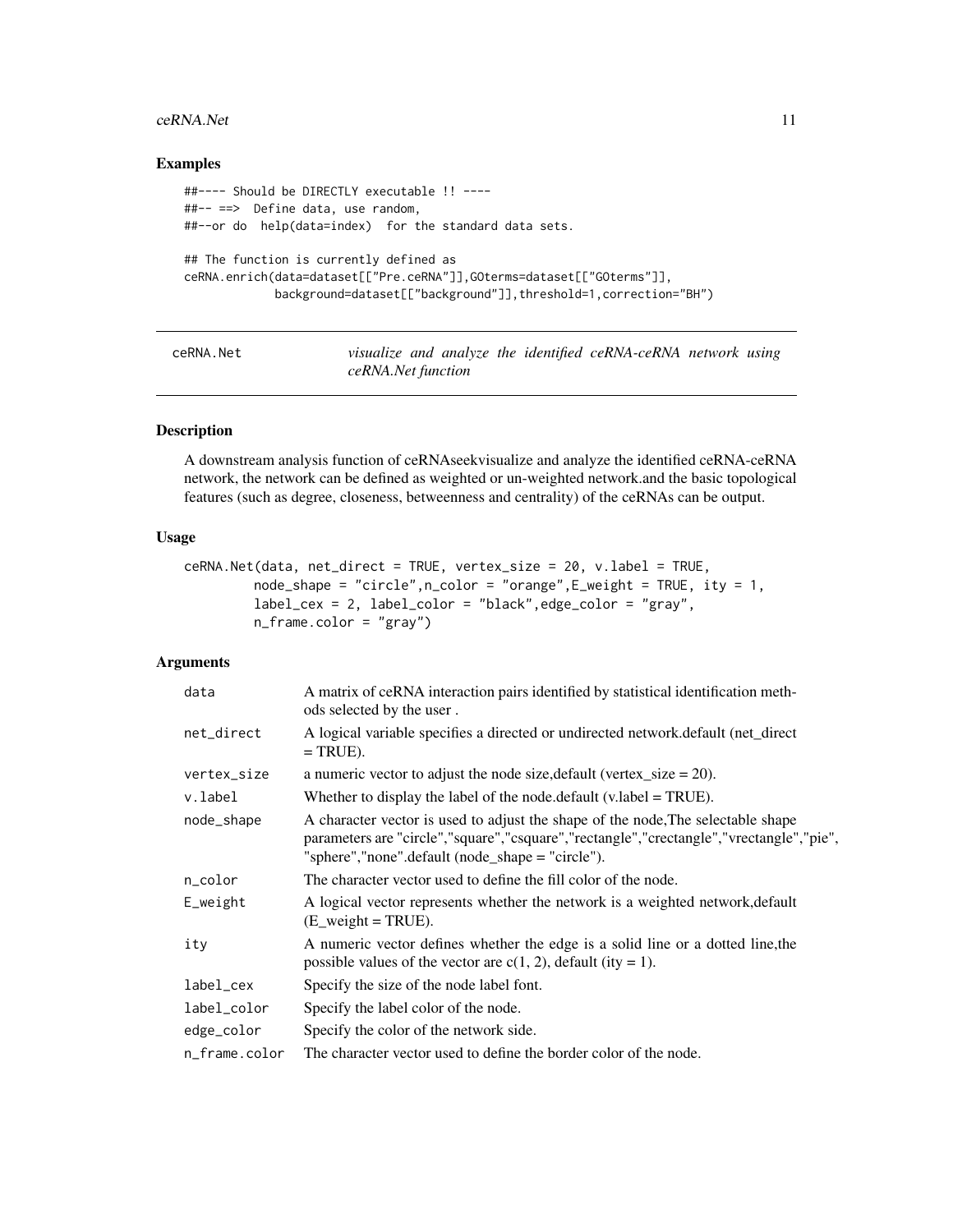#### <span id="page-11-0"></span>Details

This function calls the igraph package. For specific parameter settings, please refer to the igrap help documentation. Note:All the arguments without default value must be assigned.

#### Value

The output includes two parts: the network diagram of ceRNA interaction and the topology attribute information of the network.

Network topology attributes include 5 types of information:

- degree degree refers to the number of edges in the network directly connected to the node
- closeness An indicator that describes the average distance of a node to all other nodes in the network.
- betweenness The proportion of this node that appears in the shortest path between other nodes.
- cluster coefficient Representing the dense connection nature between some nodes in the network
- Eigenvector centrality Representing the characteristic vector centrality of the network.

#### Examples

```
##Display ceRNA interactions in a network format and output network topology attributes.
##The input file can be a list of [ceRNA] of the ceRNA.Lin result file, a list of [cesig]
##for the result file identified by ceRNA.basic, or a list of [ceRNA_comP] in the result
##file identified by the ceRNA.cmi function.
##Here we apply the ceRNA list in the example file for CMI identification to
##display the network and analyze the network topology properties.
ceRNA.Net(as.matrix(dataset[["Pre.ceRNA"]]),net_direct=TRUE,vertex_size=20,v.label = TRUE,
        node_shape="circle",n_color = "orange",E_weight=TRUE,ity=1,label_cex=2,
        label_color="black",edge_color="gray",n_frame.color = "gray")
```
ceRNA.surv *survival analysis of ceRNA ternary relationship pairs*

#### Description

It is used to predict the survival of ternary relationship pairs and to support the survival prognosis of training sets and test sets.

#### Usage

```
ceRNA.surv(ceRNA, exp.sur, train = NULL, test = NULL, index)
```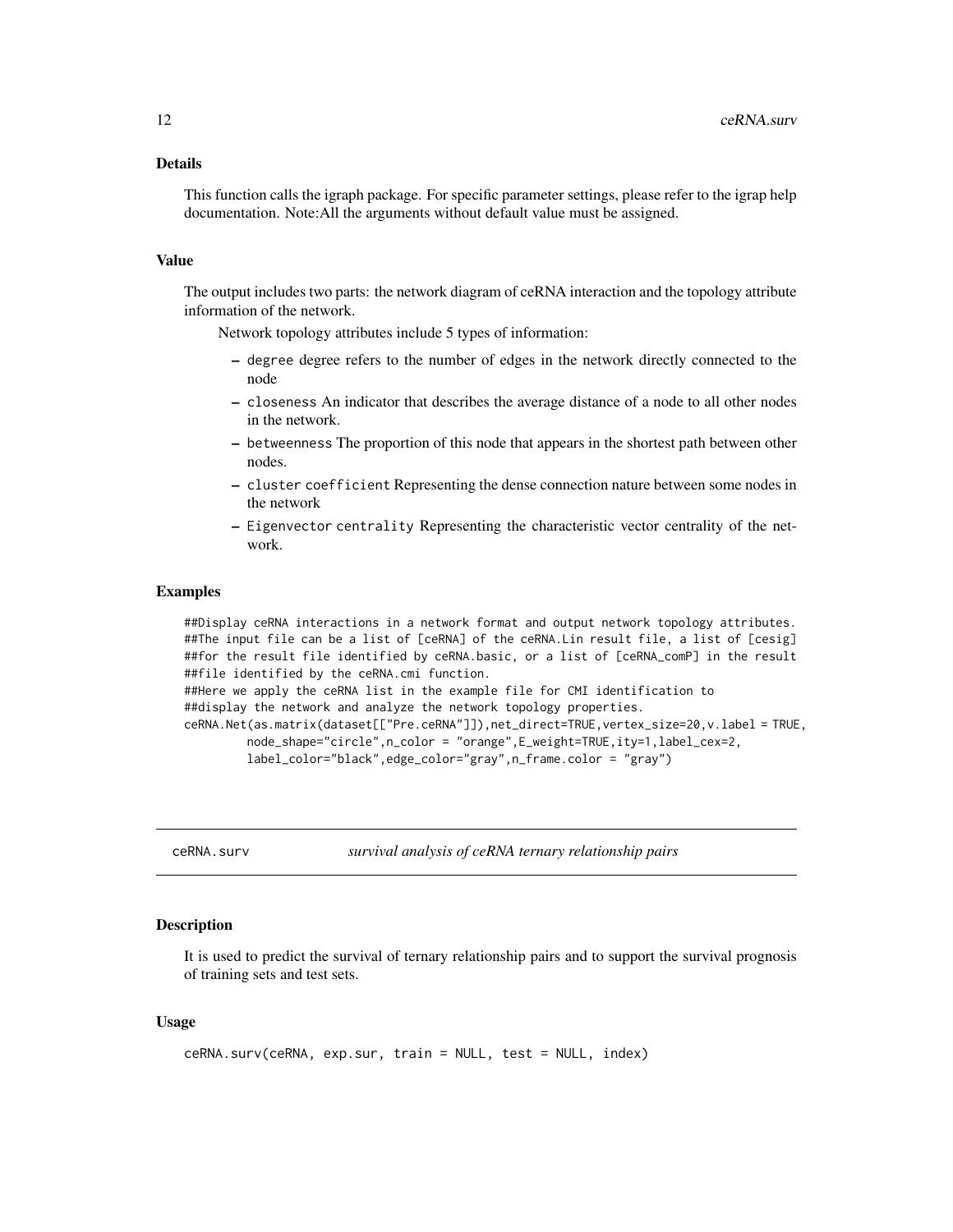#### $ceRNA$ .surv  $13$

#### **Arguments**

| ceRNA   | a data frame that the ceRNA relationship is the data, and the prediction result<br>data obtained according to the ceRNA prediction algorithm. Such as ceRNA.cmi<br>prediction result file.     |
|---------|------------------------------------------------------------------------------------------------------------------------------------------------------------------------------------------------|
| exp.sur | data frame specifying expression and survival information. Its rownames are sam-<br>ple names. Its colnames are names in triplets and survival information (see ex-<br>ample data in details). |
| train   | a character string vector specifying train sample names.                                                                                                                                       |
| test    | a character string vector specifying test sample names.                                                                                                                                        |
| index   | a numeric vector (default 1) reprsenting rowindex of triplets analyed.                                                                                                                         |

#### Value

A list of identified miRNA sponge interactions containing following components:

- targetce represented target names,respectively.
- anotherce names of modulators that another target(modulators) constitutes a ceRNA interaction relation.
- coef\_targetce the *coxph* coefficient of targetce;
- p\_targetce the *coxph* significance of targetce;
- coef\_anotherce the *coxph* coefficient of anotherce;
- p\_anotherce the *coxph* significance of anotherce;
- N\_low The genes were ranked according to expression, and the number of samples expressed in the bottom 25
- N\_high The genes were ranked according to expression, and the number of samples expressed in the top 25
- HR Risk score of ceRNA ternary pair.
- p Survival significance of ceRNA ternary pairs.

#### Examples

```
##---- Should be DIRECTLY executable !! ----
##-- ==> Define data, use random,
##--or do help(data=index) for the standard data sets.
## The function is currently defined as
ceRNA.surv(ceRNA=dataset[["Pre.ceRNA"]],exp.sur=dataset[["exp.sur"]],train=NULL,test=NULL,index=5)
```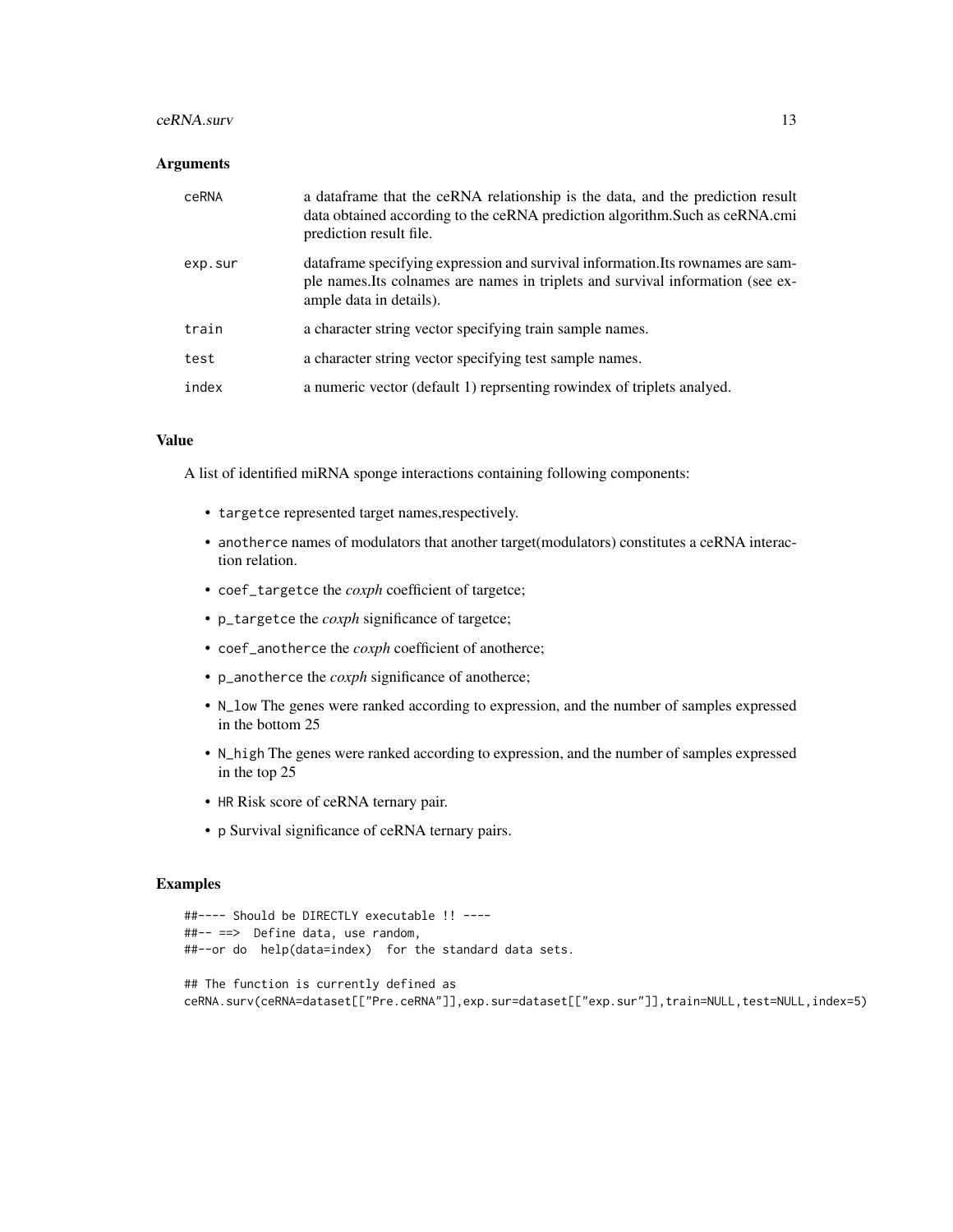<span id="page-13-0"></span>

#### **Description**

This object contains data for examples.

#### Usage

data(dataset)

#### Format

A list with 4 variables:

- miRtar MiRNA–target regulation,assembled genome-wide miRNA-gene regulation by TargetScan,It includes 44 rows standing for miRNA-gene regulation pairs in glioblastoma and 2 columns (the first is dataframe header).
- geneexp a dataframe representing target regulations expression ,all of which are gene expression value,in glioblastoma.It includes 6 rows standing for 6 gene targets and 541 columns standing for 541 samples.Its rownames are gene symbols.
- miRexp a dataframe representing miRNA expression profile in glioblastoma.It includes 57 rows standing for 57 miRNA and 541 columns standing for 541 samples.Its rownames are miRNA symbols.
- Pre.ceRNA a data frame representing the ceRNA identified in the pre-experiment using the method provided by the software to draw a network map.

mres a data frame representing the MRE.

- GOterms a list representing that goterm of interest and all gene sets in the term.
- background a character representing a gene set in which GOterm annotated genes must be.
- exp.sur a data frame representing specifying expression and survival information.Its rownames are sample names.Its colnames are names in triplets and survival information
- train a data frame representing specifying train sample names
- test a data frame representing specifying test sample names.

#### Details

All epression data is from a study about glioblastoma.The miRNA-gene regulation information is from TargetScan.

#### Source

Network, Atlas T C G. et al.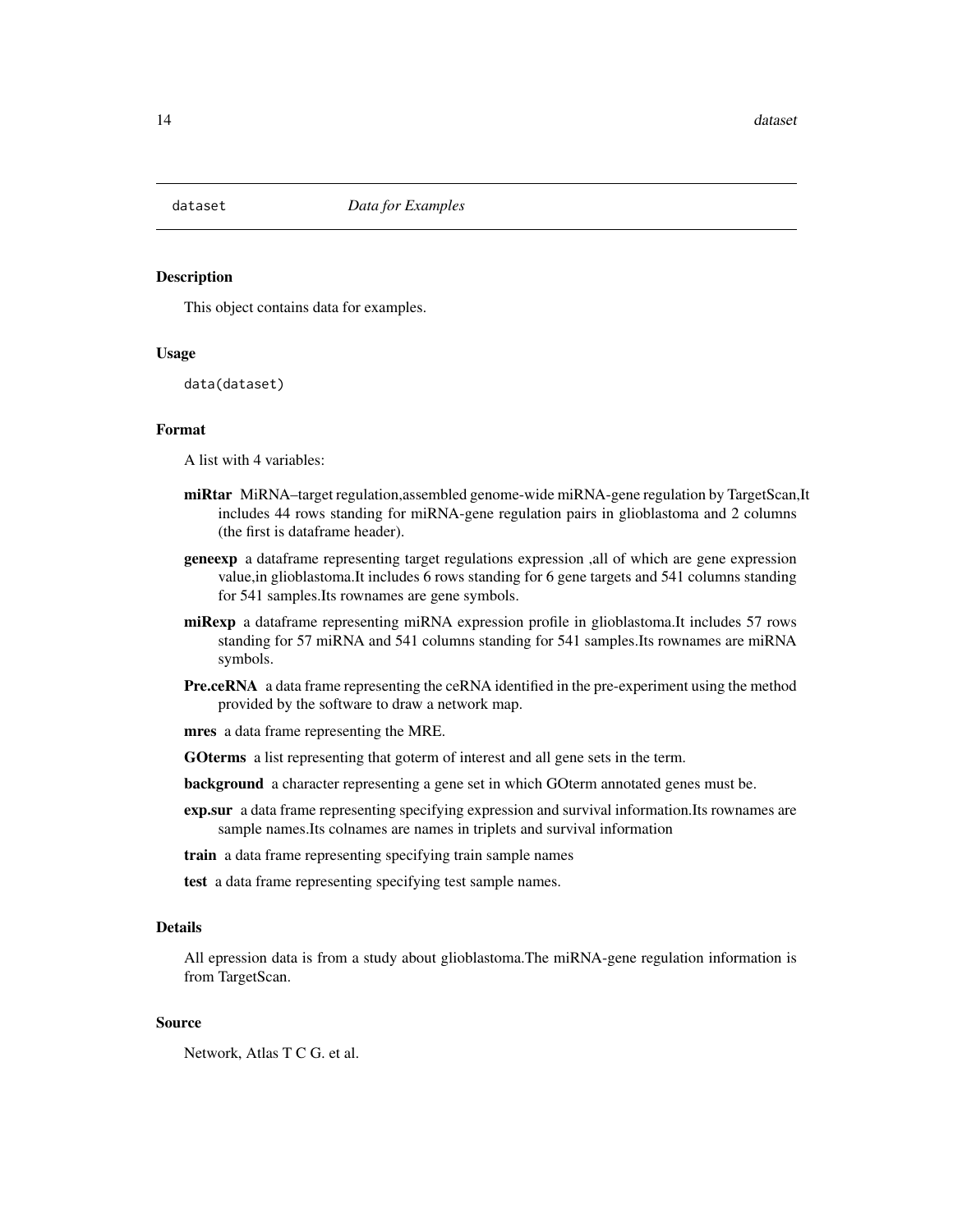#### <span id="page-14-0"></span>surv.plot that the same survey of the same survey of the same survey of the same survey of the same survey of the same survey of the same survey of the same survey of the same survey of the same survey of the same survey o

#### References

Network, Atlas T C G . Corrigendum: Comprehensive genomic characterization defines human glioblastoma genes and core pathways[J]. Nature, 2013, 494(7438):506-506.

#### Examples

```
data(dataset)
## maybe str(dataset) ; ...
```
surv.plot *Draw survival curve*

#### Description

It is used to draw the survival curve of ternary relationship pairs and to support the survival prognosis of training sets and test sets.

#### Usage

surv.plot(ceRNA, exp.sur, train = NULL, test = NULL, index)

#### Arguments

| ceRNA   | a data frame that the ceRNA relationship is the data, and the prediction result<br>data obtained according to the ceRNA prediction algorithm. Such as ceRNA.cmi<br>prediction result file.     |
|---------|------------------------------------------------------------------------------------------------------------------------------------------------------------------------------------------------|
| exp.sur | data frame specifying expression and survival information. Its rownames are sam-<br>ple names. Its colnames are names in triplets and survival information (see ex-<br>ample data in details). |
| train   | a character string vector specifying train sample names.                                                                                                                                       |
| test    | a character string vector specifying test sample names.                                                                                                                                        |
| index   | a numeric vector (default 1) reprsenting rowindex of triplets analyed.                                                                                                                         |

#### Value

Survival curve of user-selected ceRNA ternary pairs.

#### Examples

```
##---- Should be DIRECTLY executable !! ----
##-- ==> Define data, use random,
##--or do help(data=index) for the standard data sets.
## The function is currently defined as
```